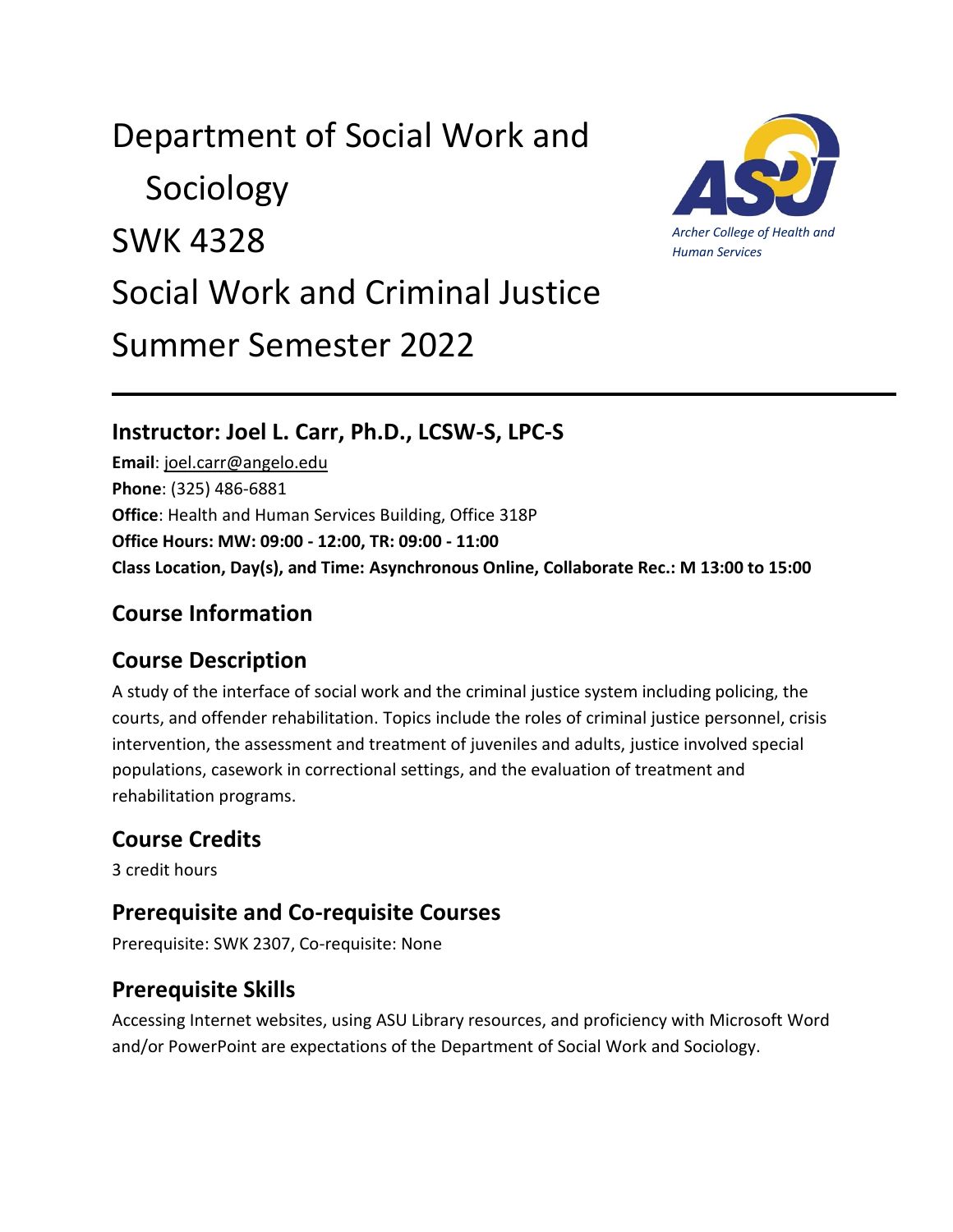#### **Program Outcomes**

**Competency 6: Engage with Individuals, Families, Groups, Organizations, and Communities** Social workers understand that engagement is an ongoing component of the dynamic and interactive process of social work practice with, and on behalf of, diverse individuals, families, groups, organizations, and communities. Social workers value the importance of human relationships. Social workers understand theories of human behavior and the social environment, and critically evaluate and apply this knowledge to facilitate engagement with clients and constituencies, including individuals, families, groups, organizations, and communities. Social workers understand strategies to engage diverse clients and constituencies to advance practice effectiveness. Social workers understand how their personal experiences and affective reactions may impact their ability to effectively engage with diverse clients and constituencies. Social workers value principles of relationship-building and inter-professional collaboration to facilitate engagement with clients, constituencies, and other professionals as appropriate.

#### **Competency 7: Assess Individuals, Families, Groups, Organizations, and Communities**

Social workers understand that assessment is an ongoing component of the dynamic and interactive process of social work practice with, and on behalf of, diverse individuals, families, groups, organizations, and communities. Social workers understand theories of human behavior and the social environment, and critically evaluate and apply this knowledge in the assessment of diverse clients and constituencies, including individuals, families, groups, organizations, and communities. Social workers understand methods of assessment with diverse clients and constituencies to advance practice effectiveness. Social workers recognize the implications of the larger practice context in the assessment process and value the importance of inter-professional collaboration in this process. Social workers understand how their personal experiences and affective reactions may affect their assessment and decisionmaking.

**Competency 8: Intervene with Individuals, Families, Groups, Organizations, and Communities** Social workers understand that intervention is an ongoing component of the dynamic and interactive process of social work practice with, and on behalf of, diverse individuals, families, groups, organizations, and communities. Social workers are knowledgeable about evidenceinformed interventions to achieve the goals of clients and constituencies, including individuals, families, groups, organizations, and communities. Social workers understand theories of human behavior and the social environment, and critically evaluate and apply this knowledge to effectively intervene with clients and constituencies. Social workers understand methods of identifying, analyzing and implementing evidence-informed interventions to achieve client and constituency goals. Social workers value the importance of inter-professional teamwork and communication in interventions, recognizing that beneficial outcomes may require interdisciplinary, inter-professional, and inter-organizational collaboration.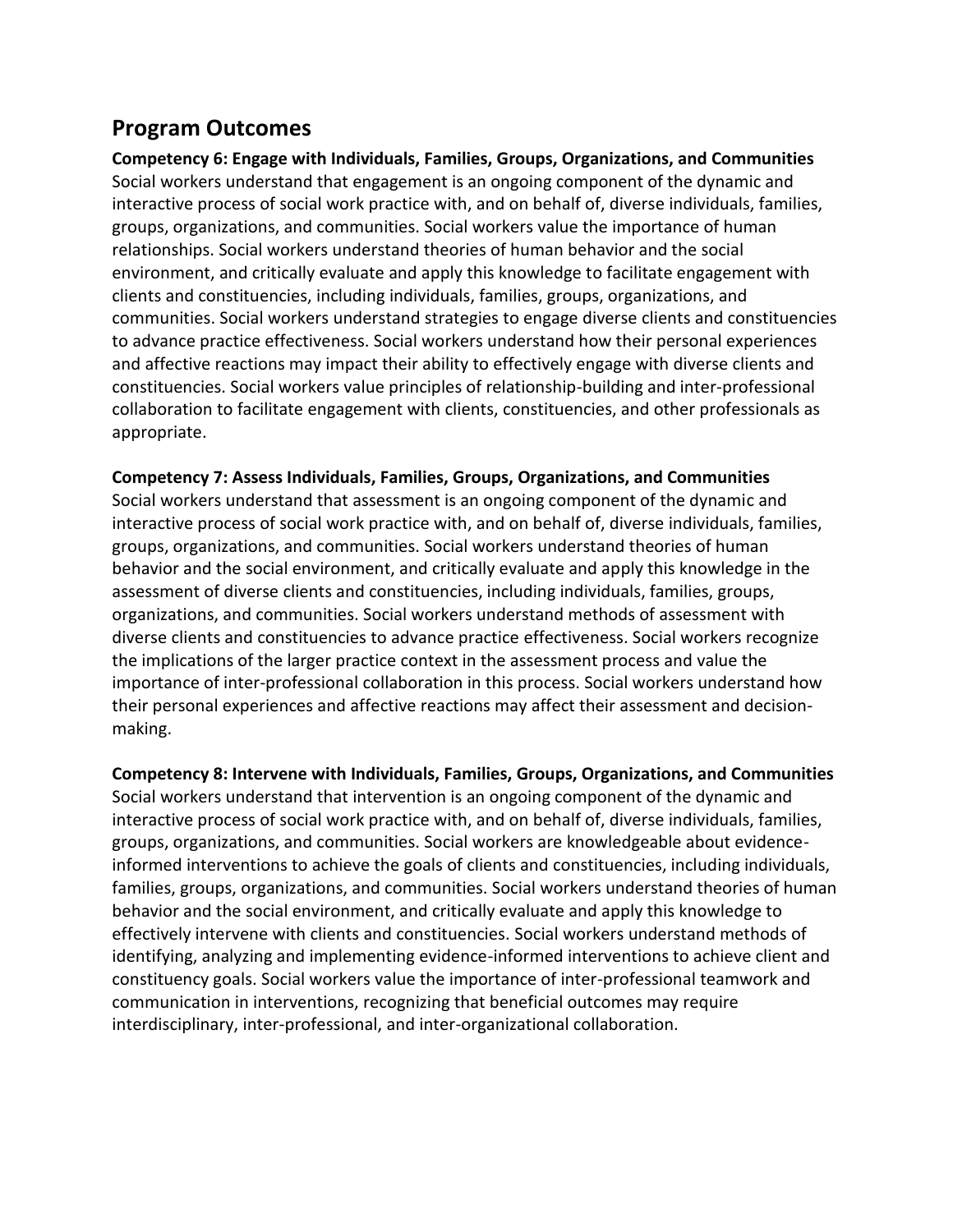#### **Competency 9: Evaluate Practice with Individuals, Families, Groups, Organizations, and Communities**

Social workers understand that evaluation is an ongoing component of the dynamic and interactive process of social work practice with, and on behalf of, diverse individuals, families, groups, organizations and communities. Social workers recognize the importance of evaluating processes and outcomes to advance practice, policy, and service delivery effectiveness. Social workers understand theories of human behavior and the social environment, and critically evaluate and apply this knowledge in evaluating outcomes. Social workers understand qualitative and quantitative methods for evaluating outcomes and practice effectiveness.

| <b>Student Learning Outcome</b><br>By completing all course<br>requirements, students will<br>be able to:             | Assignment(s) or activity(ies) validating<br>outcome achievement: | <b>Mapping to Program Outcomes</b> |
|-----------------------------------------------------------------------------------------------------------------------|-------------------------------------------------------------------|------------------------------------|
| Effectively, ethically, and<br>professionally engage justice<br>involved clients from diverse<br>backgrounds.         | <b>Term Paper</b>                                                 | Competency 6                       |
| Effectively, ethically, and<br>professionally assess justice<br>involved clients from diverse<br>backgrounds.         | <b>Term Paper</b>                                                 | Competency 7                       |
| Effectively, ethically, and<br>professionally intervene<br>with justice involved clients<br>from diverse backgrounds. | <b>Term Paper</b>                                                 | Competency 8                       |
| Effectively, ethically, and<br>professionally evaluate<br>programs related to criminal<br>justice.                    | <b>Term Paper</b>                                                 | Competency 9                       |

#### **Student Learning Outcomes**

# **Course Delivery**

Face-to-face sections of this course have learning resources and supplemental materials posted in Blackboard. The course site can be accessed at ASU's Blackboard Learning Management System.

Online sections of this course will be delivered via the Blackboard Learning Management System. The course site can be accessed at [ASU's Blackboard Learning Management System.](http://blackboard.angelo.edu/)

### **Required Texts and Materials**

Fagan, T. J., & Ax R. K. (Eds.). (2011). *Correctional mental health: From theory to best practice.* Thousand Oaks, CA: SAGE Publications. ISBN: 978-1-4129-7256-7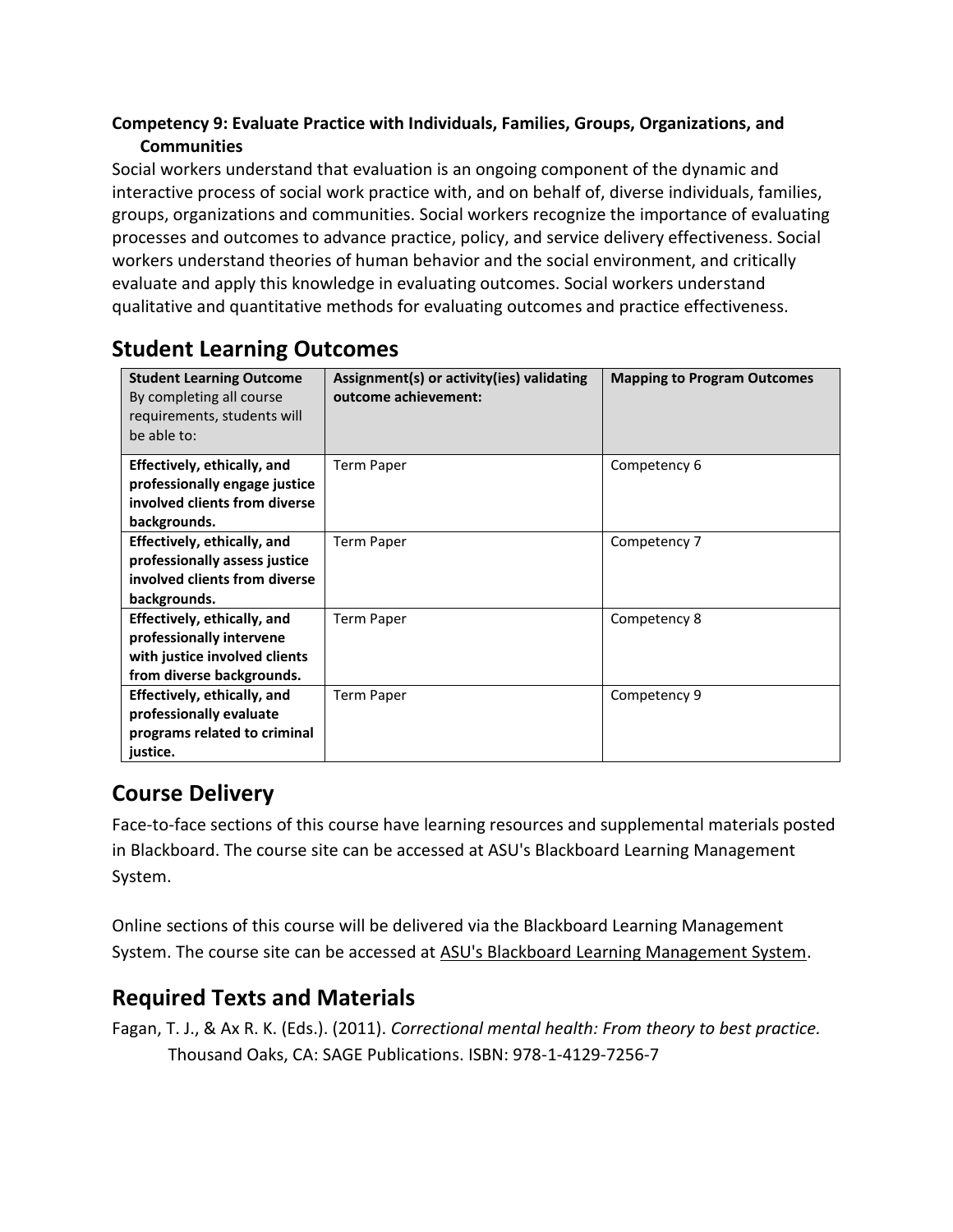American Psychological Association. (2020). *Publication manual of the American Psychological Association* (7th ed.). Washington, DC: Author. ISBN: 978-1-4338-3216-1

*NOTE: All assignments submitted in this course are to be written in strict accordance with the Publication Manual of the American Psychological Association (7 th ed.).*

#### **Recommended Texts and Materials**

Patterson, G. T. (2020). *Social work practice in the criminal justice system* (2<sup>nd</sup> ed.). New York, NY: Routledge. ISBN: 978-0367230425

#### **Technology Requirements**

You will need access to Blackboard, Angelo State University's learning platform. Access to examinations will be through Respondus™ Lockdown Browser and will be video recorded via Respondus™ Monitor. Use of another electronic device is prohibited.

If you have any technical problems associated with the test (i.e. webcam problems, lock down browser problems) you should contact the IT Department. The IT Service Department is open M-F from 08:00 to 17:00 and the number is (325) 942-2911. If you call any time after 17:00 or on the weekend, most likely you will not be able to get assistance until the following weekday, so please plan accordingly.

# **To participate in one of ASU's distance education programs, you need this technology:**

- A computer capable of running Windows 7 or later, or Mac OSX 10.8 or later
- The latest version of one of these web browsers: internet Explorer, Firefox, or Safari
- Microsoft Office Suite or a compatible Open Office Suite
- Adobe Acrobat Reader
- High Speed Internet Access
- Ethernet adapter cable required (wireless connections can drop during tests and Collaborate sessions)
- Webcam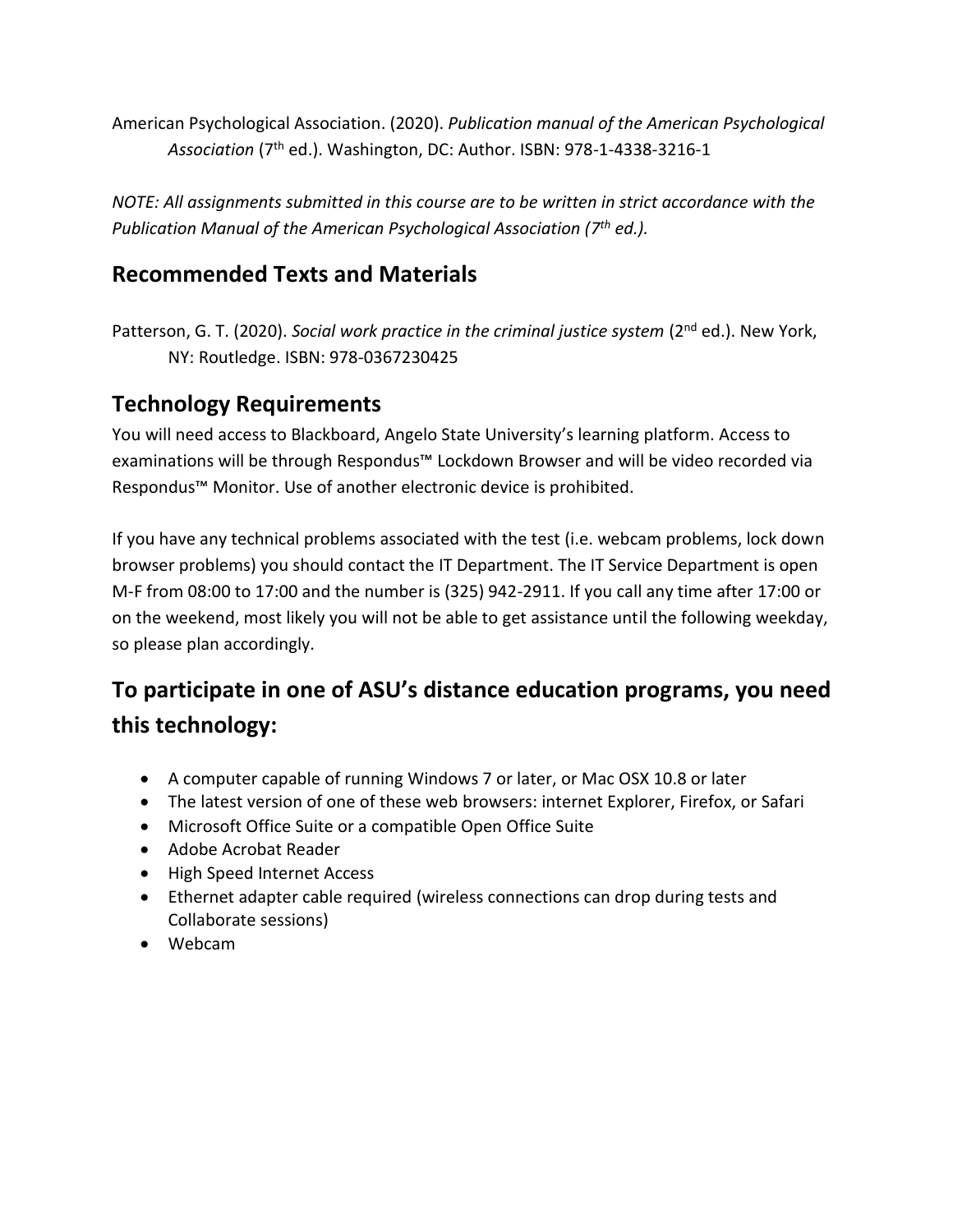#### **Topic Outline**

History, Policy, and Practice Social Work and Law Enforcement Social Work and the Judiciary Correctional Social Work

#### **Communication**

Faculty will respond to email and/or telephone messages within 24 hours during working hours Monday through Friday; working hours are defined as Monday through Friday (with the exception of university approved holidays) between 08:00 and 17:00. Weekend and/or holiday messages may not be returned until the next work day.

**Written communication via email:** All e-mail will be done exclusively through your ASU email address. Check frequently for announcements and policy changes. In your emails to faculty, include the course name and section number in your subject line.

**Virtual communication:** Office hours and/or advising may be done with the assistance of the telephone, Collaborate, E-Mail, etc.

#### **Grading**

#### **Evaluation and Grades**

Course grades will be determined as indicated in the table below.

| Assessment        | <b>Percent/Points of Total</b><br>Grade |
|-------------------|-----------------------------------------|
| <b>Term Paper</b> | 40%                                     |
| Examinations      | 60%                                     |
| Total             | 100%                                    |

### **Grading System**

Course grades will be dependent upon completing course requirements and meeting the student learning outcomes.

The following grading scale is in use for this course:

- A = 90.00-100 points
- B = 80.00-89.99 points
- C = 70.00-79.99 points
- D = 60.00-69.99 points
- F = 0-59.99 points (Grades are not rounded up)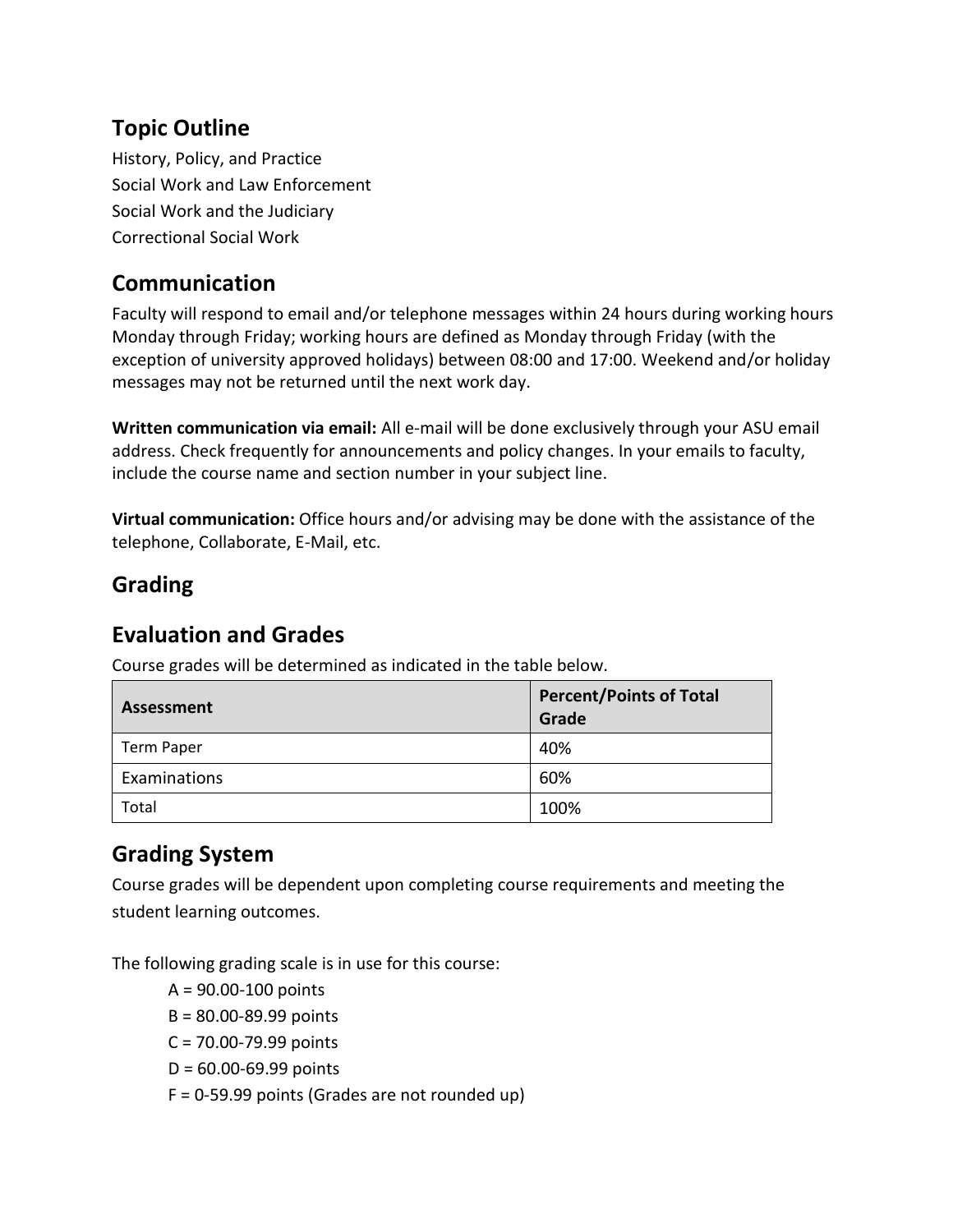### **Teaching Strategies**

Students are expected to be "active learners." It is a basic assumption of the instructor that students will be involved (**beyond the materials and lectures presented in the course**) discovering, processing, and applying the course information using peer-review journal articles, researching additional information and examples on the Internet, and discussing course material and clinical experiences with their peers.

# **Assignment and Activity Descriptions**

#### **Term Paper (40%)**

Each student will write a term paper over a major topic covered in this course no less than 10 total pages in length. The topic is left to the student's discretion as long as it relates to the topics covered in this course. The term paper must include at least 10 peer-reviewed journal articles as references; other references are acceptable as needed. The term paper must conform to the most recent publication manual of the American Psychological Association.

#### **Examinations (60%)**

There will be five (5) essay examinations in this course. Each of these examinations is worth 12% of your total course grade, and will be delivered via Blackboard.

#### **Assignment Submission**

All assignments MUST be submitted through the Assignments link in the Blackboard site. This is for grading, documenting, and archiving purposes. Issues with technology use arise from time to time. If a technology issue does occur regarding an assignment submission, email me at [joel.carr@angelo.edu](mailto:joel.carr@angelo.edu) and attach a copy of what you are trying to submit. Please contact the IT Service Center at (325) 942-2911 or go to your Technology Support tab to report the issue. This lets your faculty know you completed the assignment on time and are just having problems with the online submission feature in Blackboard. Once the problem is resolved, submit your assignment through the appropriate link. This process will document the problem and establish a timeline. Be sure to keep a backup of all work.

#### **Late Work or Missed Assignments Policy**

The course is set up on weekly modules. The week begins on Sunday and ends on Saturday. Assignment due dates are shown on the calendar/schedule or posted within Blackboard. Failure to submit your assignments on the assigned date will result in no credit awarded for the assignment. No papers or postings will be accepted after the due date indicated in the syllabus unless the late assignment is due to a university approved absence defined in the undergraduate catalog. Make-up work will only be allowed for university approved absences.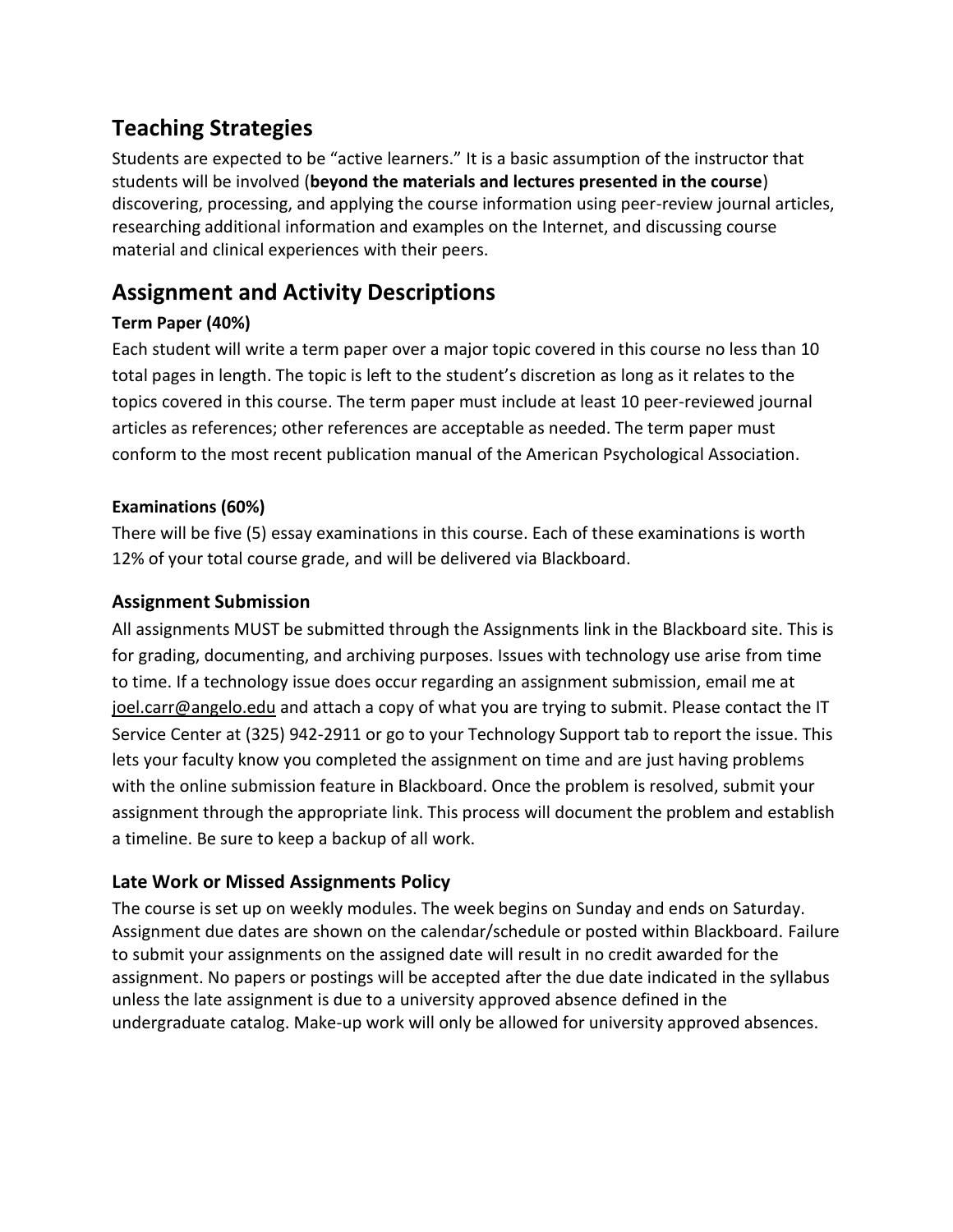# **General Policies Related to This Course**

All students are required to follow the policies and procedures presented in these documents:

- [Angelo State University Student Handbook](http://www.angelo.edu/student-handbook/)<sup>1</sup>
- [Angelo State University Catalog](http://www.angelo.edu/catalogs/)<sup>2</sup>

#### **Student Responsibility and Attendance**

**For Face-to-Face Sections:** This is a face-to-face class. Attendance is expected and required. Students are expected to engage in course activities and submit work by due dates and times. The hope is that students will make substantive contributions which reflect integration of assigned materials as well as any outside readings as appropriate. Scholarly contribution is an expectation. For planning purposes, this class will probably require a minimum of 10 study hours per week on average.

**For Online Sections**: This class is asynchronous, meaning you do not have to be on-line at a certain time. There are readings which you will have to complete to be able to adequately participate in individual and group assignments. In order to complete this course successfully, you do have to participate in all course activities i.e. discussion boards, course projects, reflective logs, etc. Students are expected to engage in course activities and submit work by due dates and times. The hope is that students will make substantive contributions which reflect integration of assigned materials as well as any outside readings as appropriate. Scholarly contribution is an expectation. For planning purposes, this class will probably require a minimum of 10 study hours per week on average. **Note**: There will be weekly collaborate sessions held in this course for you to ask questions and interact in real time with the course instructor and your classmates. These collaborate sessions will be recorded and posted in the course modules for students who need or desire a pure asynchronous experience.

# **Academic Integrity**

Students are expected to maintain complete honesty and integrity in all work. Any student found guilty of any form of dishonesty in academic work is subject of disciplinary action and possible expulsion from ASU.

The College of Health and Human Services adheres to the university's Statement of [Academic](https://www.angelo.edu/student-handbook/community-policies/academic-integrity.php)  [Integrity.](https://www.angelo.edu/student-handbook/community-policies/academic-integrity.php)<sup>3</sup>

### **Accommodations for Students with Disabilities**

ASU is committed to the principle that no qualified individual with a disability shall, on the basis of disability, be excluded from participation in or be denied the benefits of the services, programs or activities of the university, or be subjected to discrimination by the university, as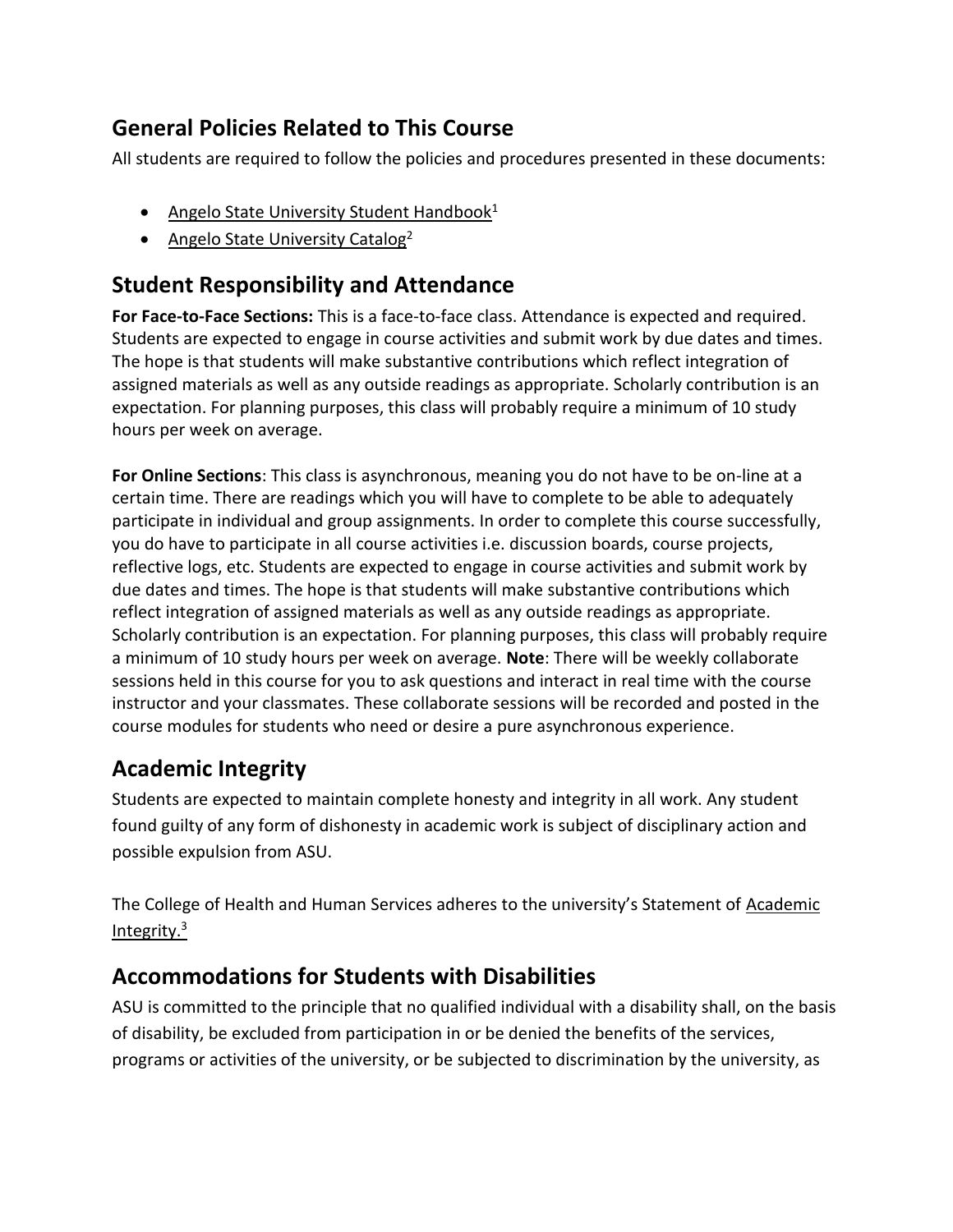provided by the Americans with Disabilities Act of 1990 (ADA), the Americans with Disabilities Act Amendments of 2008 (ADAAA) and subsequent legislation.

Student Disability Services is located in the Office of Student Affairs, and is the designated campus department charged with the responsibility of reviewing and authorizing requests for reasonable accommodations based on a disability. It is the student's responsibility to initiate such a request by contacting an employee of the Office of Student Affairs, in the Houston Harte University Center, Room 112, or contacting the department via email at [ADA@angelo.edu.](mailto:ADA@angelo.edu) For more information about the application process and requirements, visit the Student Disability [Services website](https://www.angelo.edu/services/disability-services/)<sup>4</sup> The employee charged with the responsibility of reviewing and authorizing accommodation requests is:

Dallas Swafford Director of Student Disability Services Office of Student Affairs 325-942-2047 [dallas.swafford@angelo.edu](mailto:dallas.swafford@angelo.edu) Houston Harte University Center, Room 112

#### **Incomplete Grade Policy**

It is policy that incomplete grades be reserved for student illness or personal misfortune. Please contact faculty if you have serious illness or a personal misfortune that would keep you from completing course work. Documentation may be required. See ASU Operating Policy 10.11 [Grading Procedures](https://angelo.policystat.com/policy/10659448/latest)<sup>5</sup> for more information.

#### **Plagiarism**

Plagiarism is a serious topic covered in ASU's [Academic Integrity policy](http://www.angelo.edu/student-handbook/community-policies/academic-integrity.php)<sup>6</sup> in the Student Handbook. Plagiarism is the action or practice of taking someone else's work, idea, etc., and passing it off as one's own. Plagiarism is literary theft.

In your discussions and/or your papers, it is unacceptable to copy word-for-word without quotation marks and the source of the quotation. It is expected that you will summarize or paraphrase ideas giving appropriate credit to the source both in the body of your paper and the reference list.

Papers are subject to be evaluated for originality. Resources to help you understand this policy better are available at the [ASU Writing Center.](http://www.angelo.edu/dept/writing_center/academic_honesty.php)<sup>7</sup>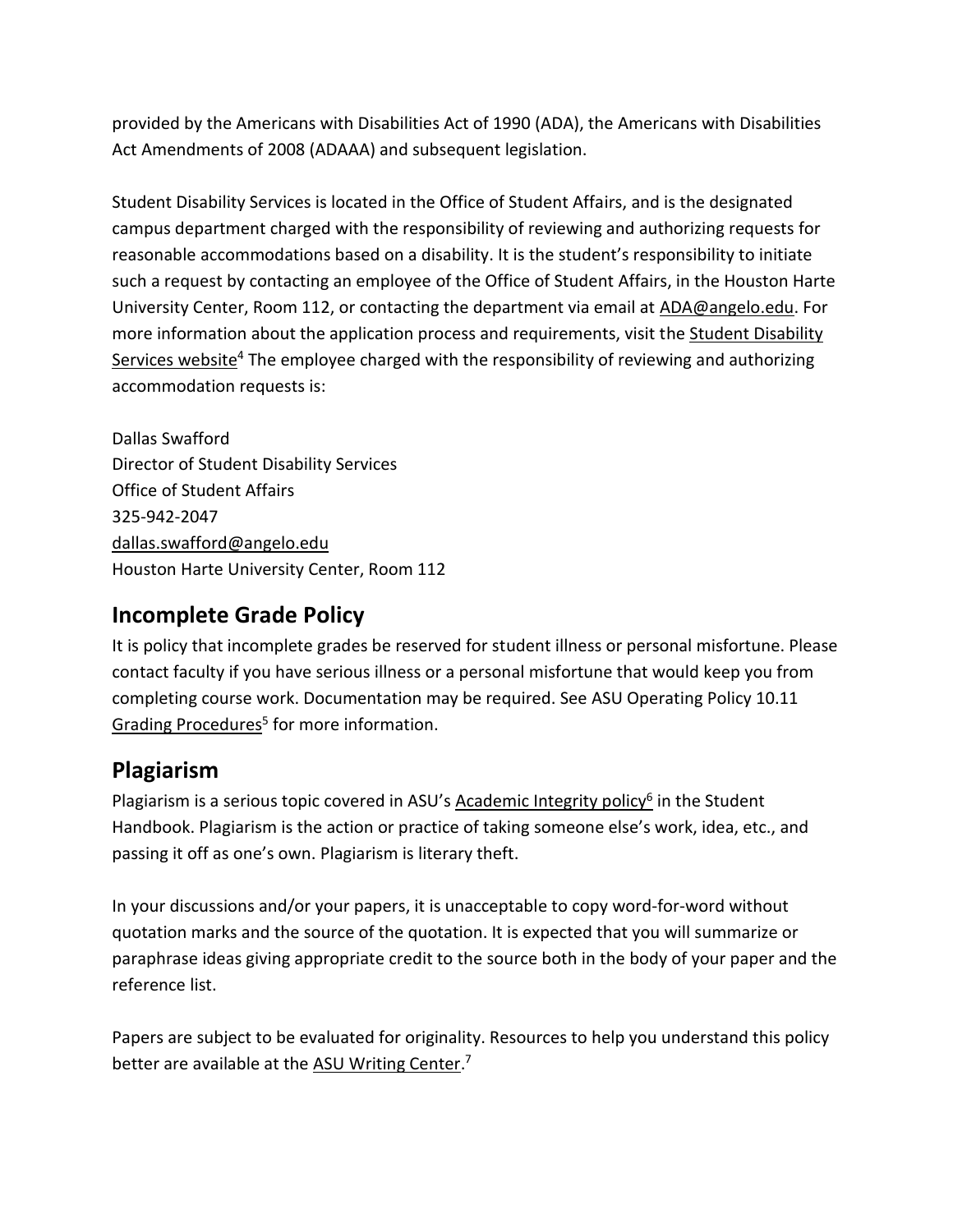# **Student Absence for Observance of Religious Holy Days**

A student who intends to observe a religious holy day should make that intention known in writing to the instructor prior to the absence. See ASU Operating Policy 10.19 Student Absence for [Observance of Religious Holy Day](https://angelo.policystat.com/policy/10659368/latest)<sup>8</sup> for more information.

# **Copyright Policy**

Students officially enrolled in this course should make only one printed copy of the given articles and/or chapters. You are expressly prohibited from distributing or reproducing any portion of course readings in printed or electronic form without written permission from the copyright holders or publishers.

# **Syllabus Changes**

The faculty member reserves the option to make changes as necessary to this syllabus and the course content. If changes become necessary during this course, the faculty will notify students of such changes by email, course announcements and/or via a discussion board announcement. It is the student's responsibility to look for such communications about the course on a daily basis.

# **Title IX at Angelo State University**

Angelo State University is committed to providing and strengthening an educational, working, and living environment where students, faculty, staff, and visitors are free from sex discrimination of any kind. In accordance with Title VII, Title IX, the Violence Against Women Act (VAWA), the Campus Sexual Violence Elimination Act (SaVE), and other federal and state laws, the University prohibits discrimination based on sex, which includes pregnancy, and other types of Sexual Misconduct. Sexual Misconduct is a broad term encompassing all forms of gender-based harassment or discrimination and unwelcome behavior of a sexual nature. The term includes sexual harassment, nonconsensual sexual contact, nonconsensual sexual intercourse, sexual assault, sexual exploitation, stalking, public indecency, interpersonal violence (domestic violence or dating violence), sexual violence, and any other misconduct based on sex.

You are encouraged to report any incidents involving sexual misconduct to the Office of Title IX Compliance and the Director of Title IX Compliance/Title IX Coordinator, Michelle Boone, J.D. You may submit reports in the following manner:

Online: [www.angelo.edu/incident-form](http://www.angelo.edu/incident-form) Face to face: Mayer Administration Building, Room 210 Phone: 325-942-2022 Email[:michelle.boone@angelo.edu](mailto:michelle.boone@angelo.edu)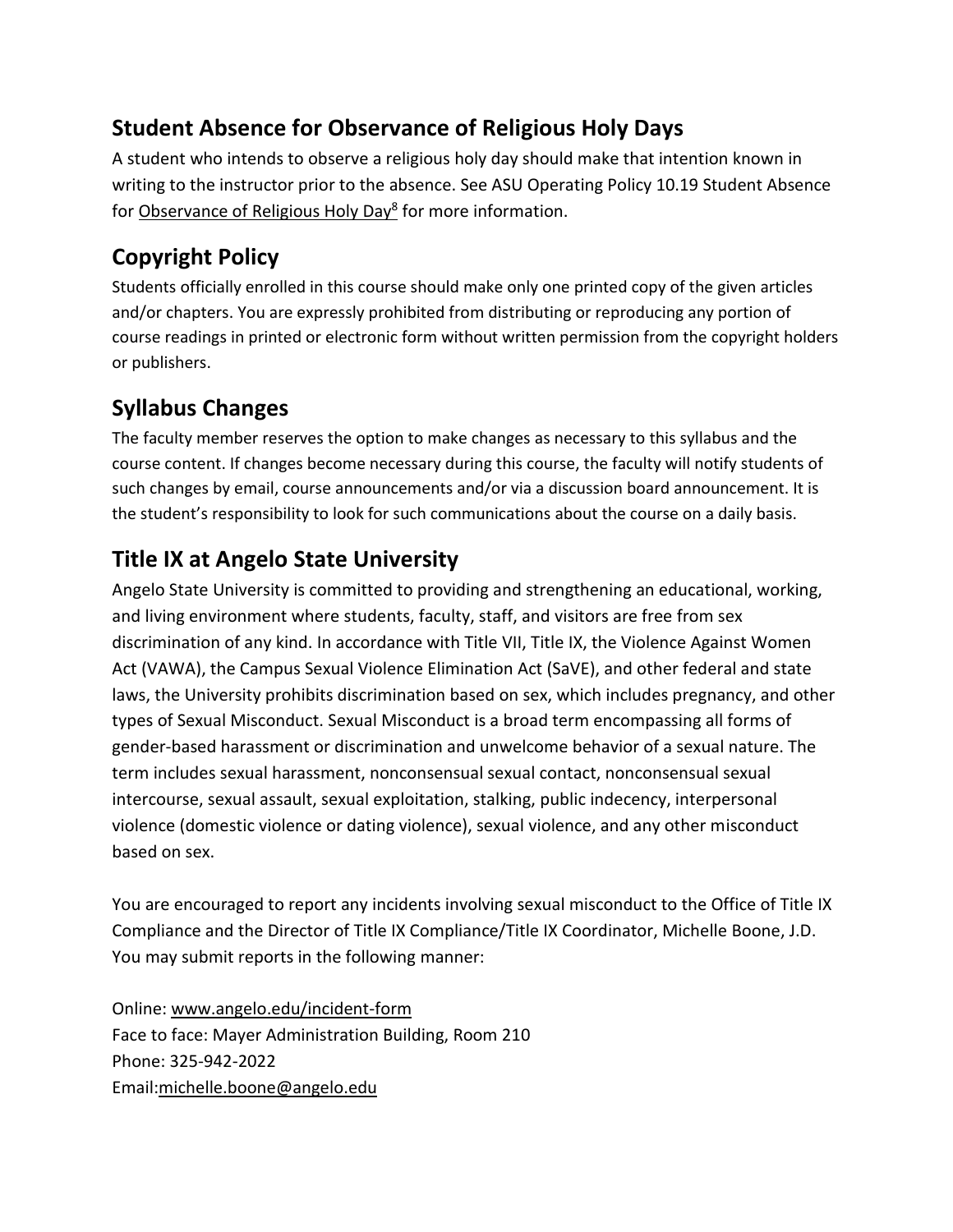*Note, as a faculty member at Angelo State, I am a mandatory reporter and must report incidents involving sexual misconduct to the Title IX Coordinator. Should you wish to speak to someone in confidence about an issue, you may contact the University Counseling Center (325- 942-2371), the 24-Hour Crisis Helpline (325-486-6345), or the University Health Clinic (325-942- 2171).*

For more information about resources related to sexual misconduct, Title IX, or Angelo State's policy please visit: [www.angelo.edu/title-ix.](http://www.angelo.edu/title-ix)

| <b>Week/Date</b>        | <b>Topic/Assignments/Assessments DUE</b>                                                                                                      |  |
|-------------------------|-----------------------------------------------------------------------------------------------------------------------------------------------|--|
| Week 1<br>$7/11 - 7/16$ | Topic: History, Policy, and Practice                                                                                                          |  |
|                         | Lectures: The Criminal Justice System Overview, Social Work and Law<br>Enforcement, Social Work and Judiciary, and Fagan and Ax, Chapters 1-3 |  |
|                         | Reading: Fagan and Ax, Chapters 1-3                                                                                                           |  |
|                         | Assignment: Examination #1 – Lectures; Fagan and Ax, Chapters 1-3,<br>15JUL2021 at 12 Noon                                                    |  |
| Week 2                  | <b>Topic: Correctional Practice</b>                                                                                                           |  |
| $7/17 - 7/23$           | Lectures: Fagan and Ax, Chapters 4-6                                                                                                          |  |
|                         |                                                                                                                                               |  |
|                         | Reading: Fagan and Ax, Chapters 4-6                                                                                                           |  |
|                         | Assignment: Examination #2 – Lectures; Fagan and Ax, Chapters 4-6,<br>22JUL2021 at 12 Noon                                                    |  |
| Week 3                  | <b>Topic: Correctional Practice</b>                                                                                                           |  |
| $7/24 - 7/30$           | Lectures: Fagan and Ax, Chapters 7-9                                                                                                          |  |
|                         | Reading: Fagan and Ax, Chapters 7-9                                                                                                           |  |
|                         | Assignment: Examination #3 - Lectures; Fagan and Ax, Chapters 7-9,<br>29JUL2021 at 12 Noon                                                    |  |
| Week 4                  | <b>Topic: Special Populations</b>                                                                                                             |  |
| $7/31 - 8/6$            |                                                                                                                                               |  |

# **Course Schedule**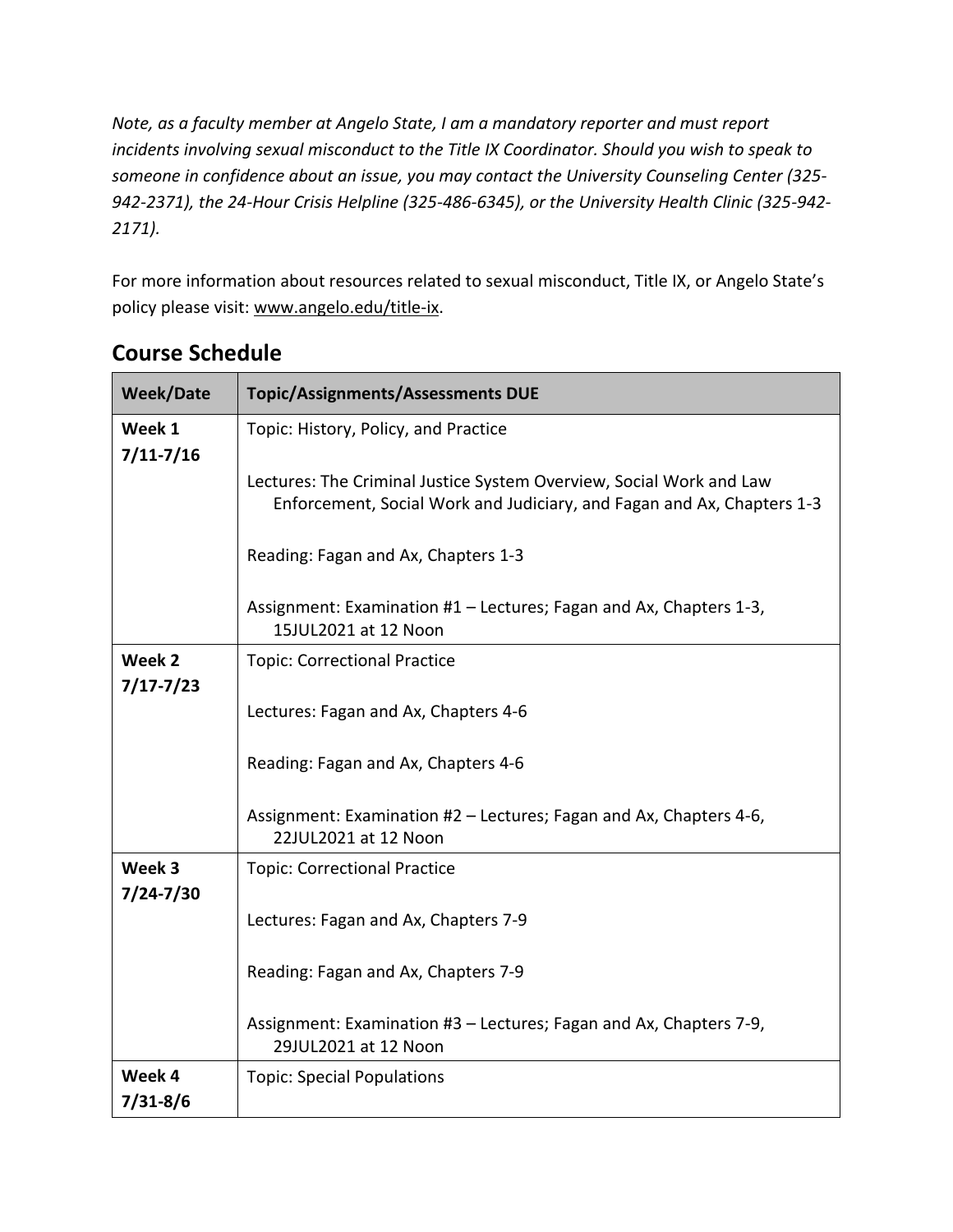| <b>Week/Date</b> | <b>Topic/Assignments/Assessments DUE</b>                                                     |
|------------------|----------------------------------------------------------------------------------------------|
|                  | Lectures: Fagan and Ax, Chapters 10-12                                                       |
|                  | Reading: Fagan and Ax, Chapters 10-12                                                        |
|                  | Assignment: Examination #4 - Lectures; Fagan and Ax, Chapters 10-12,<br>05AUG2021 at 12 Noon |
|                  | Assignment: Term Paper Due - 05AUG2021 at Noon                                               |
| Week 5           | <b>Topic: Special Populations</b>                                                            |
| $8/7 - 8/12$     | Lectures: Fagan and Ax, Chapters 13-15                                                       |
|                  | Reading: Fagan and Ax, Chapters 13-15                                                        |
|                  | Assignment: Examination #5 – Lectures; Fagan and Ax, Chapters 13-15,<br>09AUG2021 at 12 Noon |

### **Student Evaluation of Faculty and Course**

Students in all programs are given the opportunity to evaluate their courses and the faculty who teach them. Evaluations are most helpful when they are honest, fair, constructive, and pertinent to the class, clinical experience, or course. Faculty value student evaluations, and use student suggestions in making modifications in courses, labs and clinical experiences.

Angelo State University uses the IDEA (Individual Development and Educational Assessment) system administered through Kansas State University for all course evaluations. The Office of Institutional Research and Assessment administers IDEA for the entire university, online and has established a policy whereby students can complete course evaluations free from coercion.

The Student Learning Outcome's that are considered "essential" include:

- 1. Gaining a basic understanding of the subject (e.g., factual knowledge, methods, principles, generalizations, theories)
- 2. Developing specific skills, competencies, and points of view needed by professionals in the field most closely related to this course

#### **End of Syllabus**